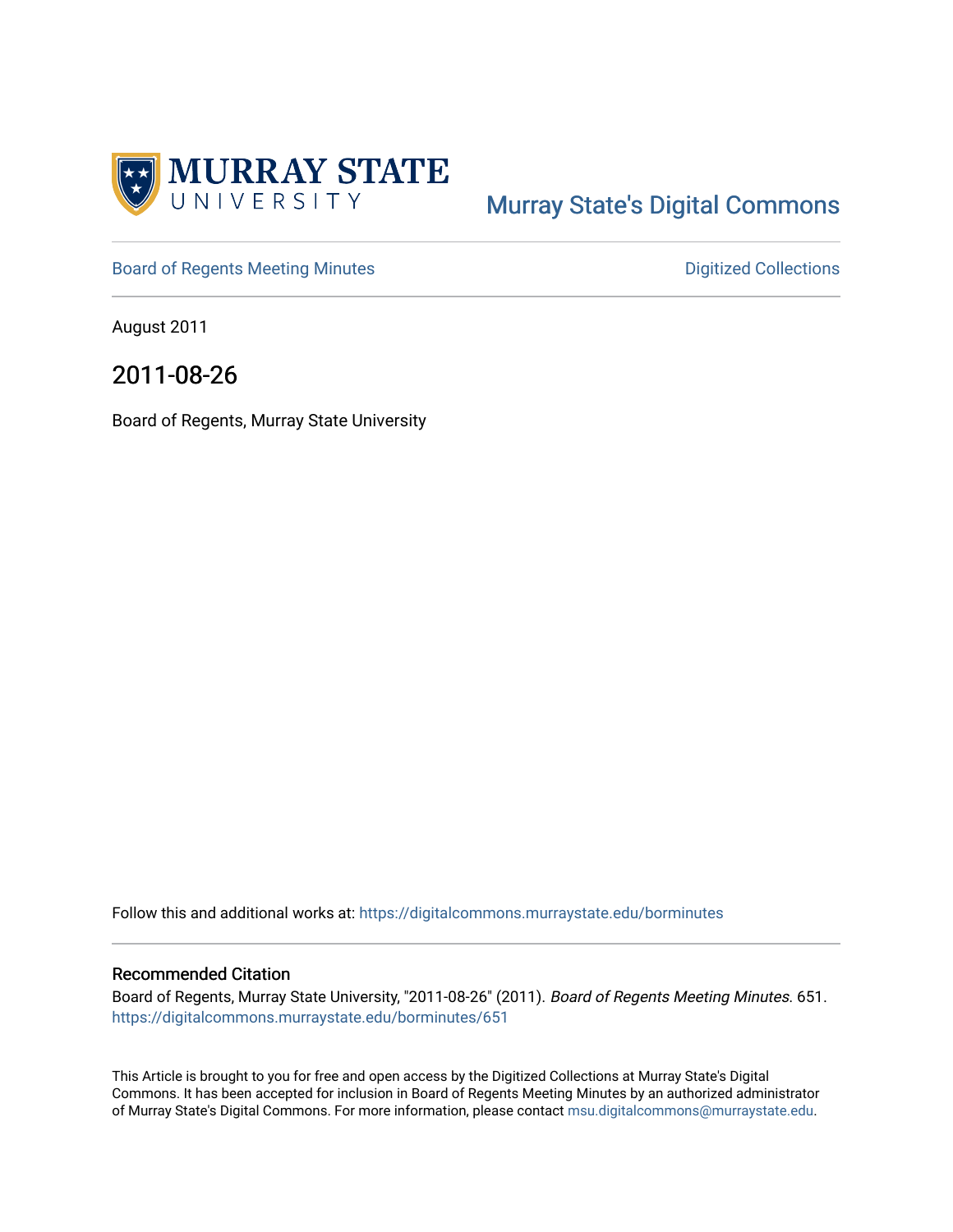#### **Minutes of the Quarterly Board of Regents Meeting Murray State University Friday, August 26, 2011 West Regional Postsecondary Education Center – Hopkinsville, KY**

The Board of Regents (BOR) of Murray State University (MSU) met on Friday, August 26, 2011, in quarterly session in the West Regional Postsecondary Education Center located at 5305 Ft. Campbell Boulevard in Hopkinsville, Kentucky. Chair Constantine Curris called the meeting to order at 1:30 p.m.

# **Roll Call**

The roll was called and the following members were present: Marilyn Buchanon, Constantine Curris, Sharon Green, Susan Guess, Jeremiah Johnson, Jack Rose, Phil Schooley, Jenny Sewell, Jerry Sue Thornton, Harry Lee Waterfield II and Stephen Williams. Absent: none.

Others present were: Randy J. Dunn, President; Jill Hunt, Senior Executive Coordinator for the President, Coordinator for Board Relations and Secretary to the Board of Regents; Tom Denton, Vice President for Finance and Administrative Services and Treasurer to the Board of Regents; Bonnie Higginson, Provost and Vice President for Academic Affairs; Don Robertson, Vice President for Student Affairs; Jim Carter, Vice President for Institutional Advancement; Jay Morgan, Associate Provost for Graduate Education and Research; Bob Jackson, Associate Vice President for Institutional Advancement; John Rall, General Counsel; Joshua Jacobs, Chief of Staff; and members of the faculty, staff, students, news media and visitors.

## **AGENDA Quarterly Meeting of the Board of Regents**

## **1. Swearing-In Ceremony**

- **2. Election of Officers Other Than Chair**
- **3. Roll Call Dr. Curris**

**4. Minutes of the Quarterly Meeting and Committee Meetings of the Board of Regents May 20, 2011\***

| 5. Hopkinsville/Christian County Leaders' Remarks                                                                                     | Mr. Tribble, Judge-Executive,<br><b>Christian County;</b><br>Dr. Selbe, President,<br><b>Hopkinsville Community</b><br>College |
|---------------------------------------------------------------------------------------------------------------------------------------|--------------------------------------------------------------------------------------------------------------------------------|
| 6. Report of the President                                                                                                            | Dr. Dunn                                                                                                                       |
| 7. Report of the Chair                                                                                                                | Dr. Curris                                                                                                                     |
| 8. Report of the Constituency Regents                                                                                                 | Dr. Rose<br>Mr. Schooley<br>Mr. Johnson                                                                                        |
| 9. Report of the Treasurer*                                                                                                           | Mr. Denton                                                                                                                     |
| 10. Gift-in-Kind*<br>A. Athletics – Racer Foundation Funded Projects                                                                  | Dr. Dunn                                                                                                                       |
| 11. Naming Proposal*<br>A. Bill and Merry Garrett Agricultural Education and Research<br><b>Center – Hutson School of Agriculture</b> | Dr. Dunn                                                                                                                       |
| 12. Policy Actions*<br>A. Board of Regents Operating Policies - Various<br><b>B.</b> University Diversity Plan                        | Dr. Dunn<br>Mrs. Dial                                                                                                          |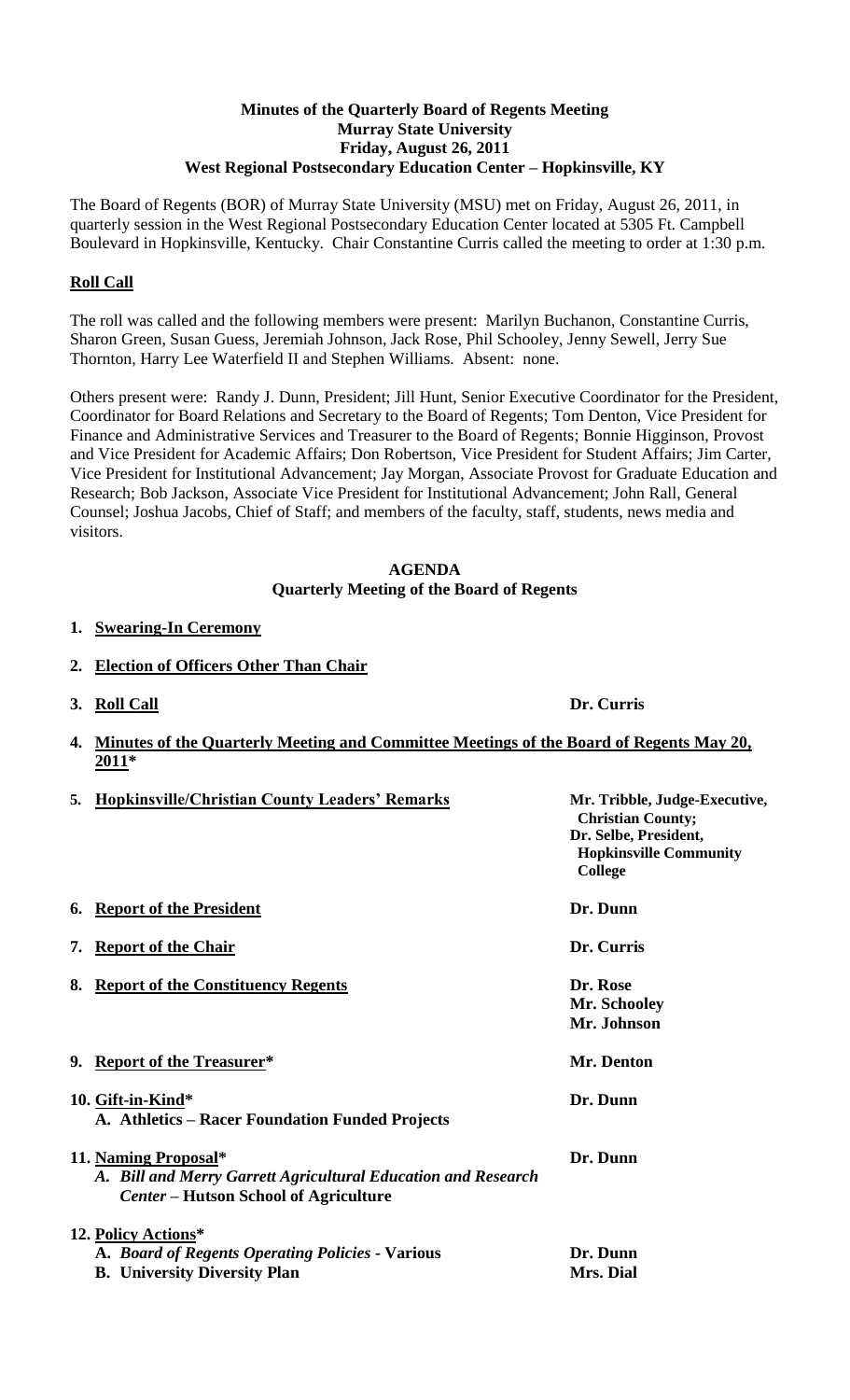|                                                                  |    | 13. Personnel Changes*<br>A. Salary Roster                                                                 | Dr. Dunn                       |  |  |  |
|------------------------------------------------------------------|----|------------------------------------------------------------------------------------------------------------|--------------------------------|--|--|--|
|                                                                  |    | <b>B. Staff Leaves of Absence Without Pay</b>                                                              |                                |  |  |  |
| 14. Committee Reports/Recommendations (Action Items Only Listed) |    |                                                                                                            |                                |  |  |  |
|                                                                  |    | A. Academic Affairs<br>1) Telecommunications Systems Technology Transfer and<br><b>Licensing Agreement</b> | Dr. Thornton                   |  |  |  |
|                                                                  |    | <b>B.</b> Audit and Compliance<br>1) Audit Contract Revision                                               | Mr. Waterfield                 |  |  |  |
|                                                                  |    | C. Buildings and Grounds<br>1) 2012-18 Six-Year Capital Plan and Biennial Capital Budget<br><b>Request</b> | <b>TBD</b> (Adams Replacement) |  |  |  |
|                                                                  |    | <b>D. Enrollment Management and Student Success</b>                                                        | Mrs. Buchanon                  |  |  |  |
|                                                                  |    | E. Finance<br>1) Global Outreach Scholarship for Sponsored Students<br>2) Endowment Report                 | Mr. Williams                   |  |  |  |
|                                                                  | 1) | <b>F.</b> Institutional Advancement<br><b>Gift Acceptance for RBIC Completion Project</b>                  | Mrs. Guess                     |  |  |  |
|                                                                  |    | <b>G. Regional Services</b>                                                                                | Mrs. Green                     |  |  |  |
|                                                                  |    |                                                                                                            |                                |  |  |  |

## **15. Other Business**

#### **(\*Indicates Board Action Item)**

#### **Special Guests**

Dr. Curris introduced special guests Randy Wilson, MSU alumnus and Vice President of Hopkinsville Community College (HCC), and Christian County Judge-Executive Steve Tribble. Judge Tribble brought greetings on behalf of Van Kemp, MSU alumnus and Mayor for the City of Hopkinsville. Appreciation was expressed to the Board for holding the Quarterly Meeting in Hopkinsville and all are thankful for the investment MSU has made in Hopkinsville. Slone Cansler, Director of the West Regional Postsecondary Education Center, and her staff are active members of the community which is also appreciated. The education he obtained from MSU has served him well in his career and the same is true for his wife and youngest daughter. A local industry recently announced 60 new jobs representing a \$3 million investment and a vice president in that company even has ties to MSU.

Dr. Wilson delivered greetings on behalf of Jim Selbe, President of Hopkinsville Community College, who was unable to attend the meeting today. He also has family who graduated from MSU and all have fond memories of their time at the University. Murray State has been very important to him and to his family and he currently has an honors student at Murray High School and, contingent on future scholarship opportunities, hopes the decision will be made to further their education at Murray State. HCC has a strong relationship with Murray State and Dr. Selbe not only has a personal relationship with the University but also a professional one. The two entities share campuses, instructors and programs and all in Hopkinsville look forward to the opportunity to work with Murray State well into the future to further educational opportunities for the students of Christian County and the region.

## **Swearing in Ceremony – Jenny Sewell and Jeremiah Johnson**

In keeping with Section 164.321 of *Kentucky Revised Statutes* (KRS), Governor Steven L. Beshear, on July 29, 2011, appointed Mrs. Jenny L. Sewell, Post Office Box 245, Dawson Springs, Kentucky, as a member of the Murray State University Board of Regents. Mrs. Sewell will replace William C. Adams, Jr., Murray, Kentucky, whose term expired June 30, 2011. Mrs. Sewell shall serve for a term ending June 30, 2017. The students of Murray State University elected Jeremiah Johnson to serve as Student Regent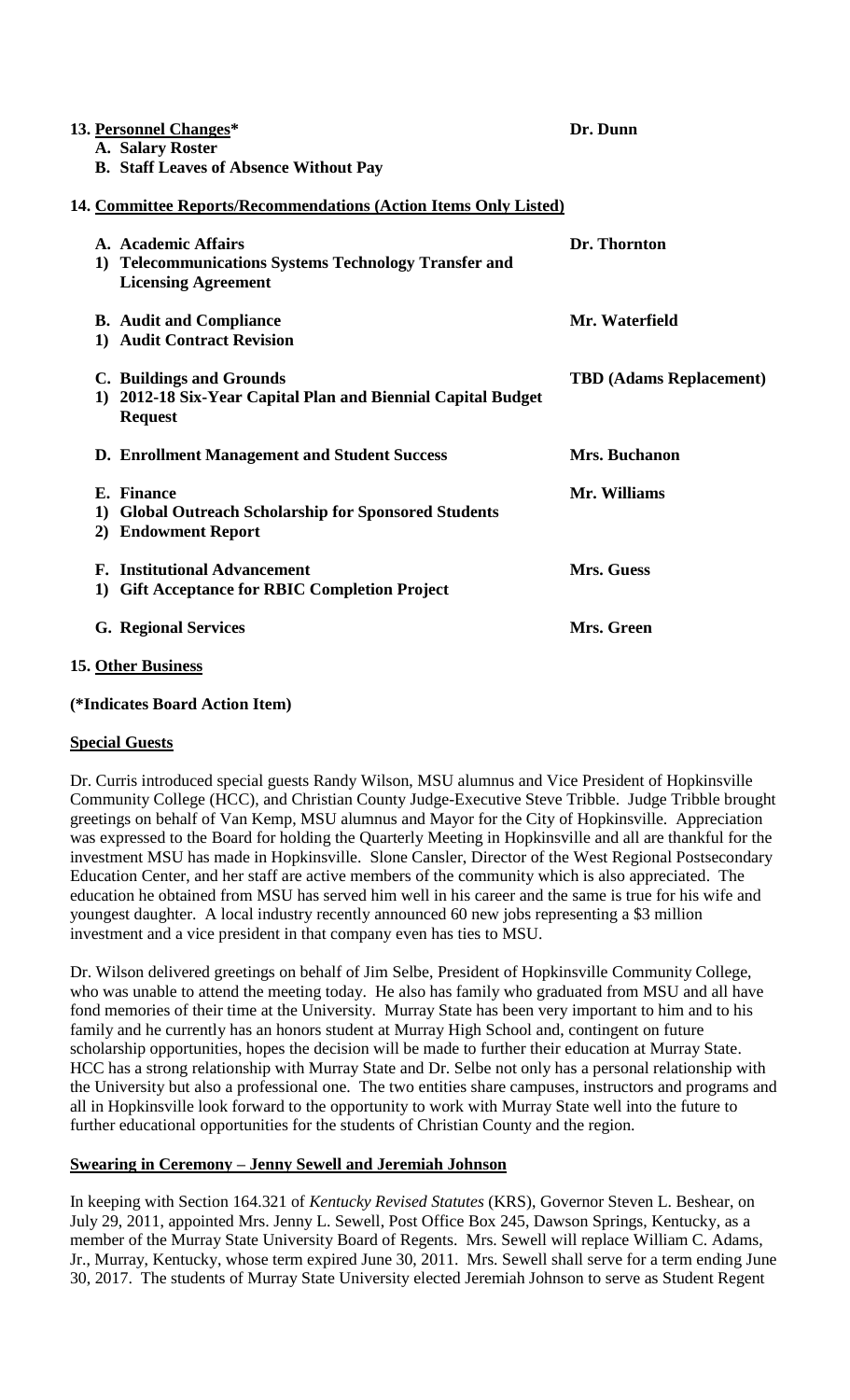on April 13, 2011, and his term as Student Regent will expire June 30, 2012. Judge Tribble administered the Oath of Office to Mrs. Sewell and Mr. Johnson as per the requirements of KRS Section 164.321.

## **Election of Officers – Vice Chair and Secretary, elected**

Chair Curris reported in accordance with the *Bylaws* of the Board of Regents all officers shall be elected annually at the spring meeting and shall serve for a term of one year, commencing July 1 following their election. In accordance with KRS 164.330, an organizational meeting shall be held within thirty (30) days after each appointment of new members. At this meeting there shall be elected a Vice Chair and Secretary to the Board. The Board shall also appoint a Treasurer, and such officers as deemed necessary, but no member of the Board shall be appointed Treasurer.

The roll was called for nominations for Vice Chair to the Board of Regents. Mrs. Buchanon passed. Ms. Green nominated Marilyn Buchanon for Vice Chair. All others passed. Chair Curris stated there being only one nomination for the position of Vice Chair, Marilyn Buchanon shall be elected Vice Chair by unanimous consent, according to the *Bylaws* of the Murray State University Board of Regents.

The roll was called for nominations for Secretary to the Board of Regents. Mrs. Buchanon nominated Jill Hunt for Secretary. All others passed. Chair Curris stated there being only one nomination for the position of Secretary, Jill Hunt shall be elected Secretary by unanimous consent, according to the *Bylaws* of the Murray State University Board of Regents.

## **Treasurer Appointment, confirmed**

Chair Curris confirmed the previous appointment of Tom Denton as Treasurer of the Murray State University Board of Regents.

## **Minutes of the Quarterly Meeting and Committee Meetings of the Board of Regents May 20, 2011, approved**

Mr. Williams moved, seconded by Dr. Rose, that the Minutes of the Quarterly Meeting and Committee Meetings of the Board of Regents on May 20, 2011, be approved as submitted. The motion carried unanimously.

## **Report of the President**

Dr. Dunn reported the following:

## **Recent Recognitions and Honors**

- "Great Colleges to Work For"/Professional/Career Development Programs and Confidence in Senior Leadership categories – *The Chronicle of Higher Education*
- 2011 America's Top Colleges *Forbes Magazine* (The rankings feature a total of 650 schools the top 20 percent of all undergraduate public and private institutions in the country.)
- "America's Top 100 Best College Buys" 2011 *Forbes Magazine* (MSU is the only Kentucky public school included as a "Best Buy," and has been ranked in this particular category for three years.
- Murray State ranked as one of only two Kentucky public universities receiving a "B" for its general studies program and nationally, only 17 universities scored an "A." – *The American Council for Trustees and Alumni*
- A "Top Tier" university in academic quality for 20 consecutive years (1992-2011) *U.S. News & World Report*
- In the Top 12 six consecutive years among public master's universities (2006-11) *U.S. News & World Report*
- Ranked  $7<sup>th</sup>$  among all public universities in the southern region U.S. News & World Report
	- Military Friendly School 2011 (2012 expected in September) *G.I. Jobs Magazine*
	- Ranked 16<sup>th</sup> in the country for its online Master of Business Administration program in the category of "High Quality Buys – Under \$15,000" – *GetEducated.com*

## **People**

- *Hold Thy Banner High* **Gift Campaign**
	- The 1922 Society has 117 members and has raised \$225,000 to date.
		- The MSU Faculty and Staff Campaign represents a 30 percent giving rate overall (University Libraries giving rate at 97 percent) and has raised \$687,000 to date.

#### **Recent Appointments**

Dr. Susan Muller – Dean of the College of Health Sciences and Human Services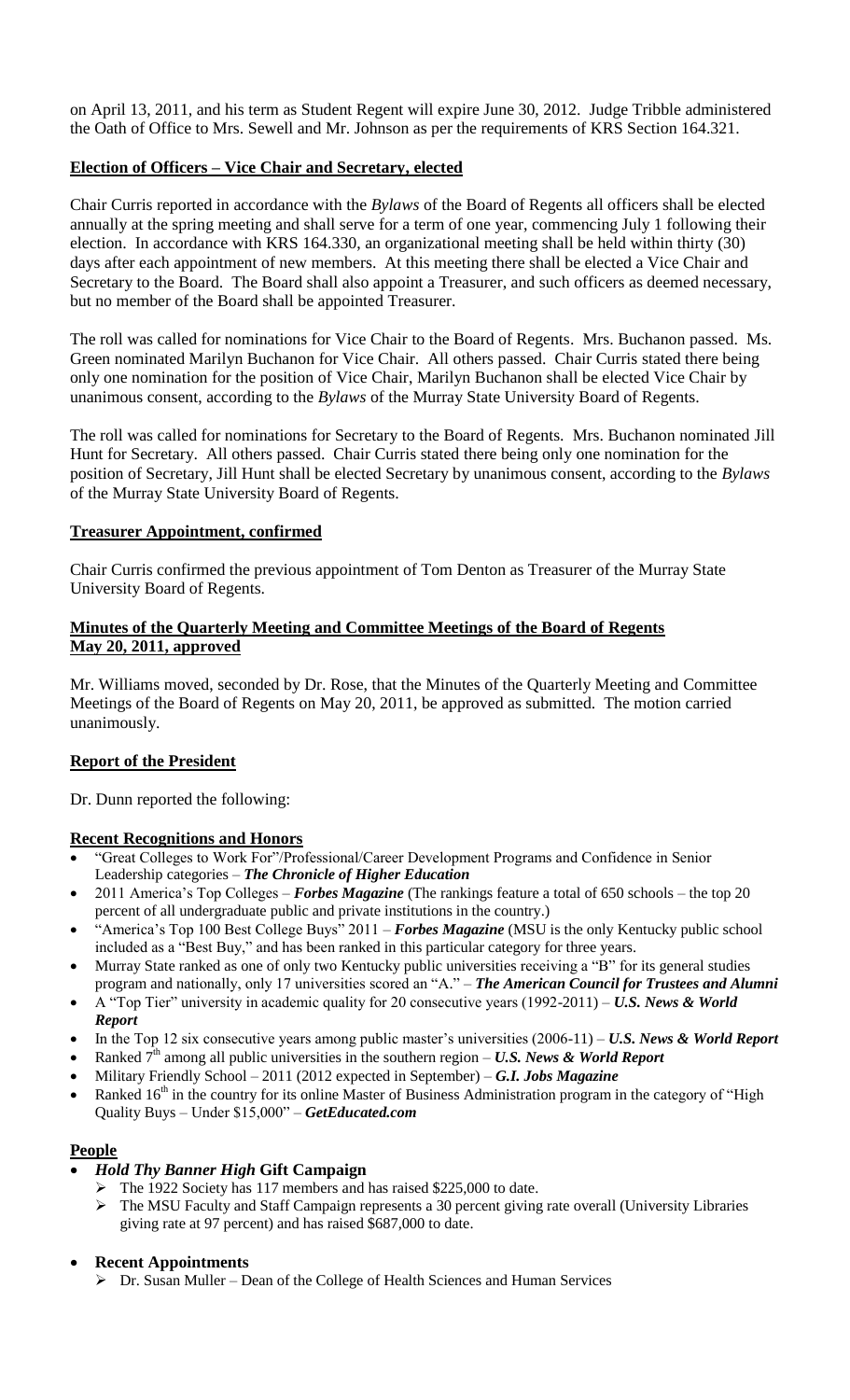- $\triangleright$  Dr. Marcia Hobbs Dean of the School of Nursing
- Dr. Lillian Daughaday Interim Chair of the Department of Government, Law and International Affairs
- $\triangleright$  Tina McCalment Director of University Galleries
- Shanna Burgess Director of Student Support Services (TRIO Programs)
- $\triangleright$  Steven Leitch Director of Campus Recreation
- $\triangleright$  Dr. Bob Long, MSU Distinguished Visiting Professor, was named to the Board of Directors for the Foundation for a Healthy Kentucky.
- Dr. Kevin Miller, Department of Chemistry, received the Cottrell Award from the Research Corporation for Science Advancement.

#### **Programs**

- The Civil Engineering Technology, Construction Engineering Technology Option and Occupational Safety and Health programs were fully reaccredited by Accreditation Board for Engineering and Technology (ABET) Commissions.
- MSU College of Education is offering a Teaching Gifted and Talented graduate cohort for Daviess County Schools with approximately 30 individuals participating in the program.
- First University partnership agreement signed in Brazil with *Universidade Estadual Paulista.*
- Preliminary fall 2011 enrollment data was provided in the supplemental notebook. The full enrollment report will be provided at the December 2011 Quarterly Meeting but information presented provides an enrollment comparison to this period last year and work continues to build enrollment. First-time freshmen and transfer numbers are strong, representing approximately 8 percent growth. There is some concern with regard to student retention and this area is being monitored closely.

## **Regional Outreach**

Gina Winchester, Executive Director for Regional Outreach, provided an update on regional outreach initiatives and a video was shown highlighting the following:

- Regional Outreach has been constantly evolving since its inception in 2006 as mandated by the Council on Postsecondary Education (CPE).
- Embraced and supported by President Dunn in 2007, this initiative is now funding projects throughout the region to enhance educational attainment. The initiative utilizes the intellectual capacity of those involved to change the culture of west Kentucky. The vision is not to maintain the practices of today or to fix issues that may arise, but to plant seeds of change with the hope the result will be a better quality of life through learning for children which will enable them to succeed in the new century.
- The regional outreach initiative is now in its third year and through the combined efforts of staff and the Advisory Council has produced significant results through its re-granting process in the 18-county service region. A total of 41 projects were funded over this period for a total investment of \$813,201 and 156 regional events were held which impacted 52,449 individuals and leveraged over \$1 million for education.
- Significant projects supported by the Office of Regional Outreach include:
	- School Administrators Leadership Academy, hosted in partnership with West Kentucky Educational Cooperative for three years, and now replicated through the Kentucky Chamber of Commerce as part of the New Agenda.
	- STEM Education improvement, in partnership with the county conservation districts across the region, through the introduction of Jason Lindsay, The Science Guy, to nearly 19,000 students.
	- Over the past three years partnered with Madisonville and Hopkinsville community colleges on  $2+2$ programs, representing an initiative which has evolved into a full Racer Academy offering math and agriculture dual credit courses in high schools across the state.
	- Other project work has impacted cultural awareness in the region by teaming with the Carson Center in Paducah, Kentucky, on the Big Read, sponsoring Purchase Area Dance Company performances and hosting the week-long Shakespeare Festival held on the Murray State campus.
	- Grant projects have also impacted economic development through funding for Agricultural Bio-based research as well as a transfer of wealth study resulting in a new tax law promoting community education foundations statewide.
- The success of the regional outreach initiative includes strategic planning, visioning and implementation attributed to a 21-member Advisory Council with representatives from each of the 18 counties in the University's service region. Through their guidance and dedication, as well as support of the University administration and Board of Regents, this entity continues to prosper.

#### **Report of the Chair**

Dr. Curris provided an update regarding discussion which occurred at the BOR Retreat and Work Session yesterday at Lake Barkley State Resort Park and indicated the following:

 A good portion of the day was spent discussing the future of the institution and the Board received reports from each of the vice presidents and the Athletic Director. Significant issues which will affect the University's future were discussed and consensus unfolded in terms of the direction which the University needs to be headed.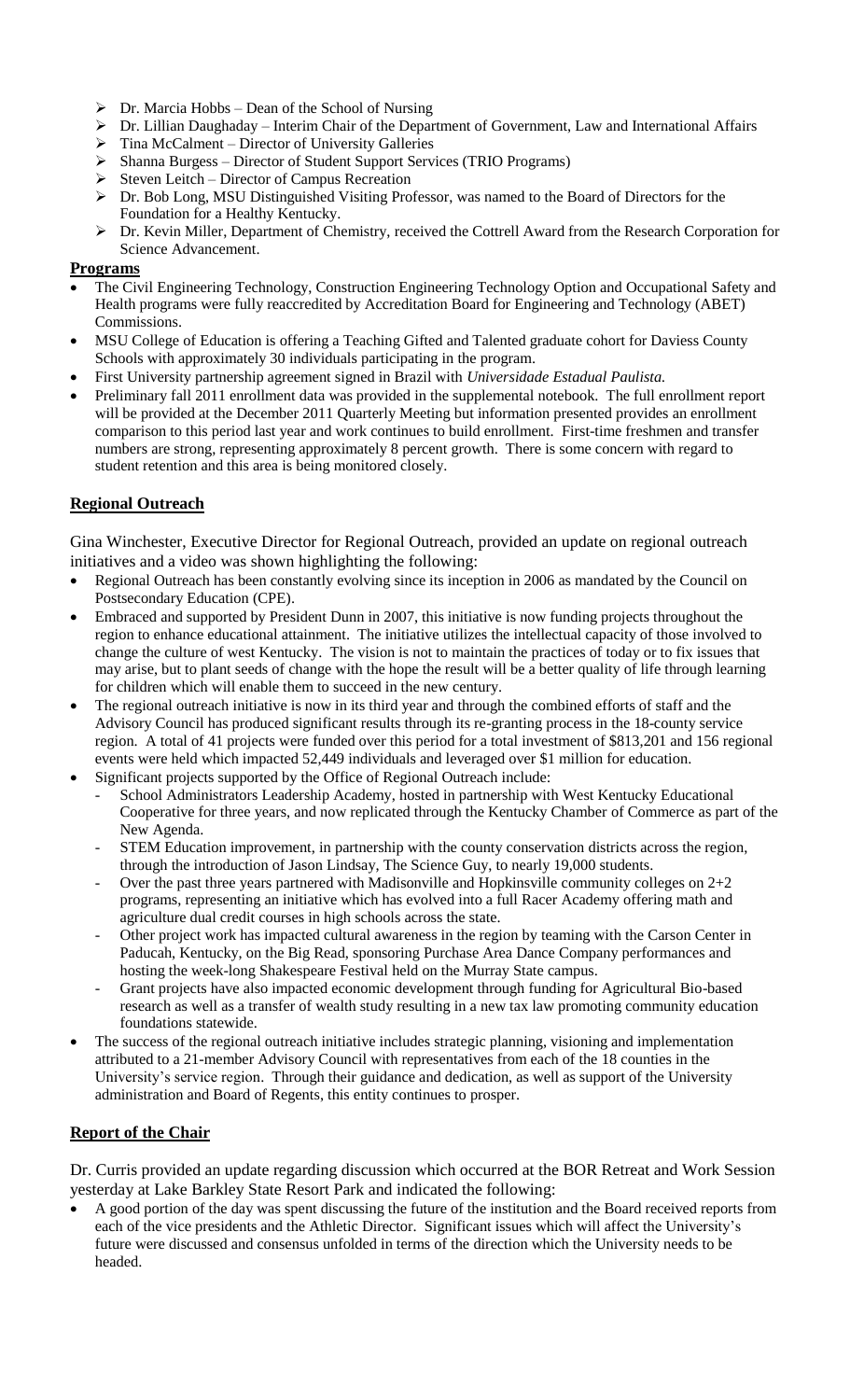- One item discussed during the Buildings and Grounds Committee was the future of Ordway Hall and whether that building should be renovated or razed. Much of this work pertains directly to resources necessary to renovate the facility and how that funding would be identified. The Board made the decision to not take any action at this meeting but will plan to make a final determination regarding Ordway Hall at the December meeting. The BOR administration was asked to arrange for the BOR to tour the facility so all have the information necessary to address the issue appropriately in terms of this fixture on the MSU campus which has deteriorated to a significant degree.
- In accordance with policy adopted several years ago, the President of the University undergoes an annual evaluation and after four years a comprehensive review is undertaken. The time has come for President Dunn to have that review which will be conducted by the Board acting as a whole. During the process – and in keeping with policy – many individuals present today will be asked to meet with individual members of the Board to provide input relative to the future of the institution.

#### **Report of the Constituency Regents**

#### Faculty Regent

Regent Rose indicated much of what Dr. Dunn reported reflects the actions of Murray State University faculty and staff in terms of programs and activities but also the recognition received by the institution. On behalf of the faculty and staff, appreciation was expressed to the President, administration and the Board for the 4 percent across-the-board increase in salaries which represented a positive move and 100 percent of comments received have reflected that sentiment. Fall Move-in and Great Beginnings events went smoothly and all who participated were thanked for their efforts. He is pleased with the continuing recognition MSU receives for programs and quality of instruction and looks forward to those recognitions continuing.

#### Staff Regent

Regent Schooley expressed appreciation to the Board on behalf of the staff of the University for the 4 percent raise and for any additional money which resulted from the Compensation Study. He has not heard from one individual who did not appreciate the Board taking this action. The Staff Recognition Luncheon was held earlier this month and appreciation was expressed to Regent Buchanon for bringing greetings on behalf of the Board of Regents. Her message was well received by over 650 individuals in attendance. The Breathitt Veterinary Center will hold its awards ceremony on September 19, 2011, and all Regents were invited to attend.

#### Student Regent

Regent Johnson reported throughout the summer the Student Government Association Executive Council has been working on scheduling events to be held throughout the year which included Tom DeLuca (2,000 attendees) and Maya Angelou (4,000 attendees). A list of upcoming events was provided to the Board.

#### **Report of the Treasurer – Quarterly Financial and Investment Reports, accepted**

Mr. Denton provided the following unaudited financial report highlights:

- With regard to the balance sheet for 12 months ended June 30, 2011, cash and cash equivalents are \$9.5 million greater this year than prior year due to tuition and the donation of \$1.1 million to the CFSB Center (received at year end).
- With regard to liabilities, bonds, notes and capital leases, the University has \$3.3 million less in liability due to net service payments on bonds. This does not include recent bond refunding or bonds issued for renovation of Elizabeth Residential College. There was some decrease in bond payment for the refunded bond, but there is an increase overall due to Elizabeth College.
- Total net assets are \$12 million more overall than at this point last year.
- Net student tuition and fees currently total \$65.5 million compared to a budget of \$62 million, resulting in \$3.5 million over budget. At least \$2 million of this amount will be utilized in the new-year budget.
- The University's financial "bottom line" has not yet been fully adjusted and work continues with the auditors to finalize the financial statements.
- With regard to auxiliaries, a net total increase includes setting aside \$500,000 from Food Services and \$800,000 from Housing to provide for construction and renovation in the residential colleges.
- With regard to investments, realized earnings have not been adjusted for market changes but rates are not as favorable this year as in prior year.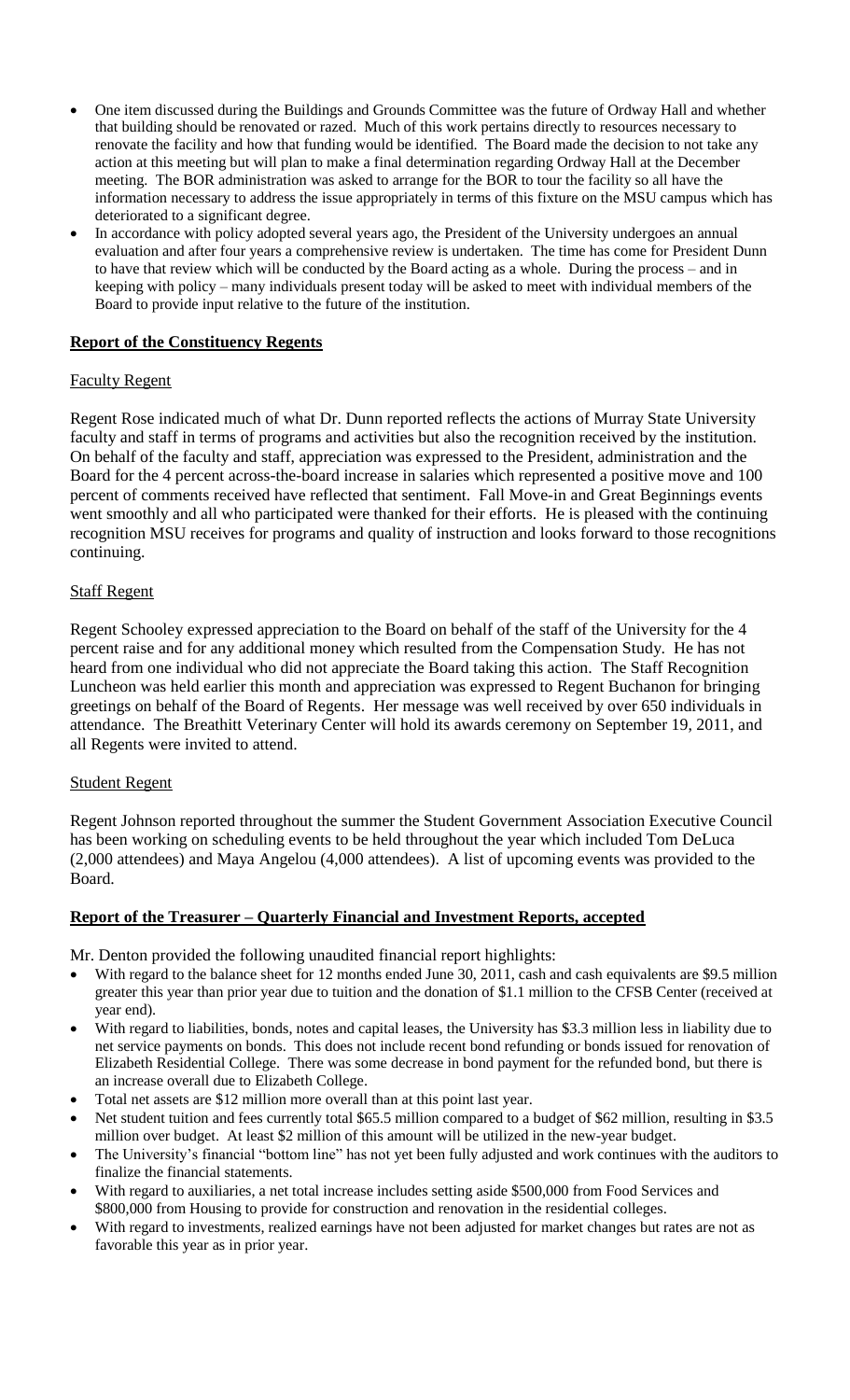Mr. Williams moved, seconded by Mr. Waterfield, that the Board of Regents, upon the recommendation of the President of the University, accept the quarterly unaudited Financial and Investment Reports for the period July 1, 2010, through June 30, 2011, as presented. The motion carried unanimously.

(See Attachment #1)

#### **Gift-in-Kind, accepted**

Dr. Rose moved, seconded by Mrs. Guess, that the Board of Regents, upon the recommendation of the President of the University, accept the donation of Football Locker Room work, Hall of Fame (CFSB Center) lettering/signage/plaque stands and new Stewart Stadium outdoor seating valued at \$107,150.95 which were donated by the Racer Foundation of Murray, Kentucky. The motion carried unanimously.

The Board requested that the President communicate to the Racer Foundation its sincere gratitude for their continuing support and Dr. Dunn indicated a written communication would be prepared from his office.

## **Naming Proposal, approved**

Dr. Dunn reported there was initially a lead gift from Bill Garrett in honor of his wife Mary for a farm the University desired to acquire for the Hutson School of Agriculture. Commercial property was donated to the University that was liquidated and those monies were intended to represent the lead gift for farm acquisition. MSU was subsequently blessed with the gift of a 160-acre farm from the Hutson family which fulfilled all requirements and characteristics necessary for it to be added to the University's inventory. This represents a very generous gift from the Garretts and the University wanted to identify an appropriate naming opportunity that would honor Bill and Merry for their generosity to the institution. An opportunity recently presented itself to acquire – through the MSU Foundation – a farm abutted to the Hutson Farm and that is now held by the Foundation for the benefit of the University. This property, referred to as the Cohoon property, will serve many purposes for the institution and in addition to squaring off the Hutson Farm, has provided for electricity, water and an irrigation pond. The property also has buildings which Dean Tony Brannon desires to utilize to create an agricultural and research center. With appropriate signage and honorary recognition (Homecoming Weekend), the desire is to utilize these buildings to create the *Bill and Merry Garrett Agricultural Education and Research Center*  within the Hutson School of Agriculture.

Mrs. Guess moved, seconded by Mr. Williams, that the Board of Regents, upon the recommendation of the President of the University and the University Naming of Campus Facilities Committee, approve the naming of the new Agricultural Education and Research Center the *Bill and Merry Garrett Agricultural Education and Research Center*. The motion carried unanimously.

#### **Policy Actions**

#### *Board of Regents Operating* Policies – Amendments, adopted

Dr. Jacobs reported a number of changes related to judicial affairs and the appeals process for students are being recommended. Appreciation was expressed to Mr. Rall and Peggy Pittman-Munke and Steve White through their involvement in Faculty Senate. Each of these individuals advocated for the revision of University policies as follows:

- 1) KRS 164.370 previously designated the University Appeals Board as the institutional committee with authority to suspend or expel students for disciplinary reasons. A change in statute has modified the composition of the desired committee to include staff, along with faculty and students. It is recommended the University Judicial Board referenced in *BOR Policy Section 6.6* now be designated as this committee per KRS 164.370 because its composition already consists of students, faculty and a member of the staff. The University Judicial Board is the forum before which hearings are held whereas the University Appeals Board reviews proceedings on an appellate basis once the University Judicial Board acts. It is believed the University Judicial Board would be a proper committee for the Board of Regents to designate as having authority to suspend or expel students for disciplinary reasons. Review would still be available before the University Appeals Board.
- 2) Other modifications within *Section 6.6* include the desire to move away from certain language such as "acquit," which has the connotation of a criminal proceeding. This section also contains suggested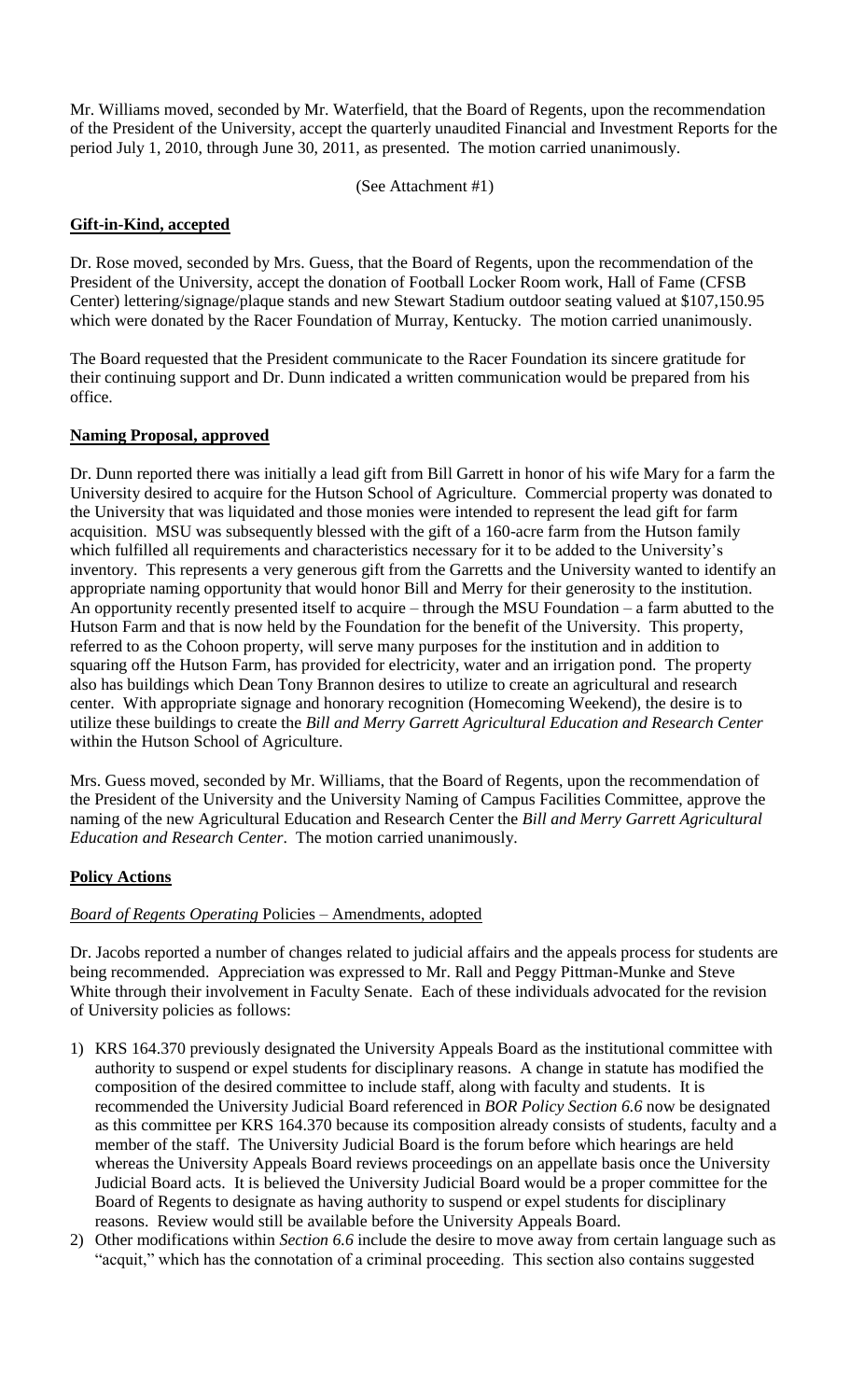changes to the membership of the International Studies Advisory Committee and the Campus Safety Committee and deletes the International Affairs Executive Council as duplicative.

- 3) A student suspended or expelled may, by statute, have a final appeal to the Board of Regents. The Board has provided in the *Board of Regents Operating Policies Section 1.1(E)* that the Enrollment Management and Student Success Committee of the Board will serve as the Student Disciplinary Committee in matters related to student suspensions or expulsions. A revised *Section 1.1.(E)* is recommended which formalizes the role of the Student Disciplinary Committee and the Board in student matters which may come before these bodies. The amended policy provides that the Board of Regents will make the ultimate decision in such instances.
- 4) A review of the provisions of the *Student Handbook* related to student disciplinary matters has resulted in additional recommendations to *Board of Regents Operating Policies Section 5.3* regarding the Student Code of Conduct. The deletion of current *Section 2*, "appearance at hearing," is believed to be consistent with current procedures related to the University Judicial Board which do not require a student to participate in proceedings but do require a decision to be based upon substantial evidence. Modifications are recommended to the provisions related to bomb threats and fire reports in order to encompass tampering with fire safety equipment. An amendment is recommended to the provisions regarding "commission of a serious crime" to reflect the new role of the University Judicial Board in matters of suspension and expulsion. A provision has been added to allow, in proper circumstances, discipline for off-campus behavior.
- 5) Amendments to the *Board of Regents Operating Policies 5.7* regarding Student Disciplinary Proceedings, are also recommended. The amendments here, as well as amendments to the *Student Handbook* related to disciplinary proceedings which are under review, are intended to provide a broader emphasis on the fact that such proceedings are to be fair not only to students against whom misconduct is alleged but to all parties involved. Language is included to delineate the role of the President and Vice President for Student Affairs in establishing procedures before the University Judicial Board and University Appeals Board.

Chair Curris indicated he is uncomfortable with the vagueness of the language pertaining to off-campus conduct which reads, "any off-campus conduct or behavior which would be subject to disciplinary action if it occurred on campus will be subject to disciplinary proceedings if it adversely affects or raises reasonable concerns for the safety or well-being of any person or property on campus or if it is detrimental to the objectives or purposes of the University or any of its programs or operations." There are instances when someone engages in a felony off campus that would have an impact on campus but if someone is involved with underage drinking and disorderly conduct off campus and there is publicity about the incident this policy opens up the potential for action on campus. He is concerned the type of off-campus behavior which would be subject to disciplinary action on campus and what could be viewed as a part of a person's personal life and not be subject to the hand of the University. Mr. Rall reported in drafting this language an attempt was made to conduct as much research as possible and one issue which seems clear is the courts recognize the broad authority of colleges to discipline students. One initiative which prompted this language was a recent "Dear Colleague Letter" to the Department of Education dealing with off-campus sexual harassment which could fall under the purview of the governing body. There are cases which deal with off-campus academic dishonesty and in the age of the Internet behavior could occur off campus which would affect the integrity of the University's email system, as an example. The policy is not intended to give judicial affairs the ability to begin monitoring the personal lives of students but represents the type of language which has been recognized by the courts to give universities the authority necessary to handle matters which would have an adverse impact on the institution.

In response to what would prohibit the University from overstepping the boundaries of this policy, Mr. Rall reported there are some limitations and always a good faith determination on whether or not behavior off campus affects the objectives and purposes of the institution and most can agree on examples when this behavior affects the campus climate. This policy language provides the campus with the authority to respond to those instances and at one time was included in the Code of Conduct but was unfortunately removed either through omission or for other reasons. Dr. Dunn indicated this is not unlike other situations where the policy can only take the University so far. Then there must be an understanding and trust in those charged with implementation that they will use judiciousness and discretion and there is a means for review in place and the University's current internal process adequately ensures due process.

Mr. Williams moved, seconded by Mr. Waterfield, that the Board of Regents, upon the recommendation of the President of the University, adopt the proposed amendments to the *Board of Regents Operating Policies – Sections 1.1(E), 5.3, 5.7* and *6.6.* The motion carried unanimously.

(See Attachments #2-#5)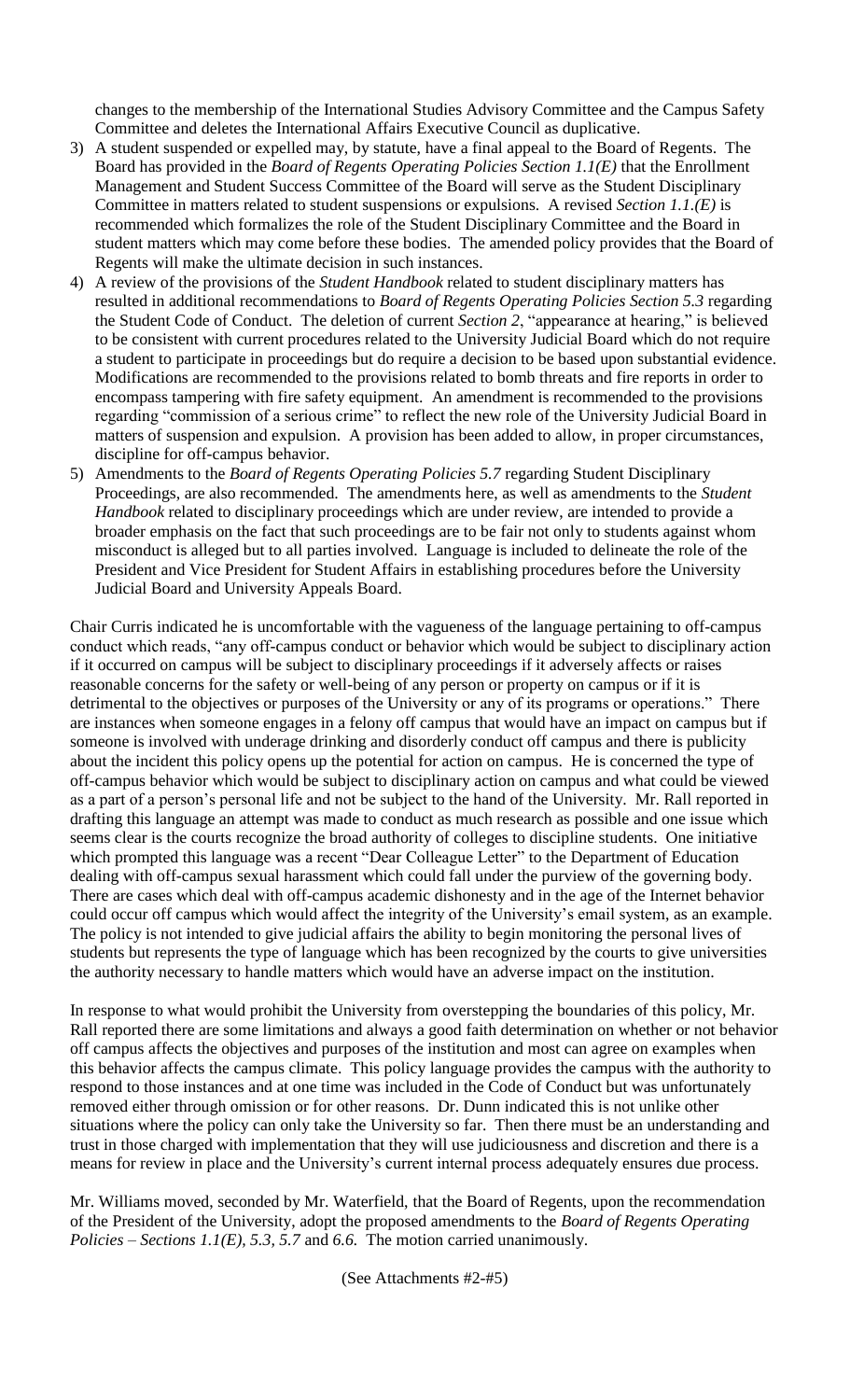#### *University Diversity Plan*, approved with revisions

Dr. Dunn introduced Sabrina Dial, Director of Equal Opportunity, who served as the lead person in development of a *University Diversity Plan,* S.G. Carthell, Director of Multicultural Affairs and Jody Cofer, Academic Program Specialist, who served as co-chairs of the *President's Commission on Diversity and Inclusion*. In undertaking this work the University is responding to a mandate from the CPE which passed a Diversity Policy one year ago for the Commonwealth of Kentucky and its higher education institutions. Part of that charge was identifying elements of diversity planning which should take place on each of the university campuses subsequent to the passage of state policy. The *PCDI* was tasked with that work and what is being presented for approval today represents the *University Diversity Plan* which was developed.

Mrs. Dial reported in December 2008 the Office for Civil Rights, endorsed by the Governor of the Commonwealth, indicated the state was in compliance with Title XI of the Civil Rights Act of 1964 and once in compliance was released from the requirements of the *Kentucky Plan for Equal Opportunities*. Since September 2010 the Commonwealth has shifted from remedial planning to pursuing access and equity through diversity planning. As a result, the CPE adopted the *Kentucky Public Postsecondary Education Diversity Policy and Framework for Institution Diversity Plan Development* (statewide policy). The statewide policy provided structural guidelines and required the state universities to develop diversity plans. Four specific areas that each institution would be required – at a minimum – to address were set forth and included: 1) student body diversity that reflects the diversity of the Commonwealth or the institution's service area, 2) achievement gaps, 3) workforce diversity and 4) campus climate. The institutions were asked to provide specific strategies to promote diversity and measurable goals to accompany those strategies which would reflect the demographics of the area the University serves. At MSU the *PCDI* was created and tasked with the responsibility for developing and continually monitoring implementation of the *University Diversity Plan* and initiatives contained therein.

Mr. Cofer reported after the *PCDI* was commissioned in 2009 a few months were spent establishing the group and developing processes around how to develop a draft version of the Murray State *University Diversity Plan*. The *PCDI* explored the institution in detail in order to gain a broad understanding of all diversity-related work which was already occurring. The data collection process began in terms of the direction the *PCDI* thought the University should be headed. Workgroups were created to address the areas set forth by the CPE and in order to collect data various initiatives were undertaken, including classroom visits, focus groups, panel discussions, administrator meetings and public forums. An effort was made to involve the entire University community – students, faculty, staff and community members. An analysis of information collected was undertaken and the workgroups began drafting the various sections included in the Diversity Plan. Once drafted by the *PCDI* the document was circulated to the vice presidents, the deans and various other stakeholders to provide an opportunity for feedback. Mr. Carthell reported in June 2011 the *PCDI* met with the CPE Committee on Equal Opportunities and reviewed the first draft of the documents presented by all universities. When MSU's plan was discussed in terms of what was included and how the team viewed this work, the CPE indicated the University responded well in terms of what was requested.

Dr. Dunn reported a tremendous amount of work was involved in producing this document and publicly thanked the individuals present as well as other University community members who served on the Commission. The University is proud of the document which has been produced and assurance was provided that preparation work began well in advance of adoption of the CPE statewide policy. Changes of the magnitude which are being suggested do not just happen and a proactive stance must be taken which at various times has been a challenge for the institution. The work undertaken by the *PCDI*  provided the first opportunity in the history of the University for all to come together to identify what should be accomplished at MSU and not simply respond to CPE directives. Those involved in this work approached their charge in a proactive manner and have produced a document which can be truly transformative for the University culture.

Mr. Williams moved, seconded by Dr. Thornton, that the Board of Regents approve the *University Diversity Plan* with the following revisions which vary from the recommendation originally submitted by the President of the University:

1) Receive the proposed Murray State *University Diversity Plan* with appreciation to the *President's Commission on Diversity and Inclusion*;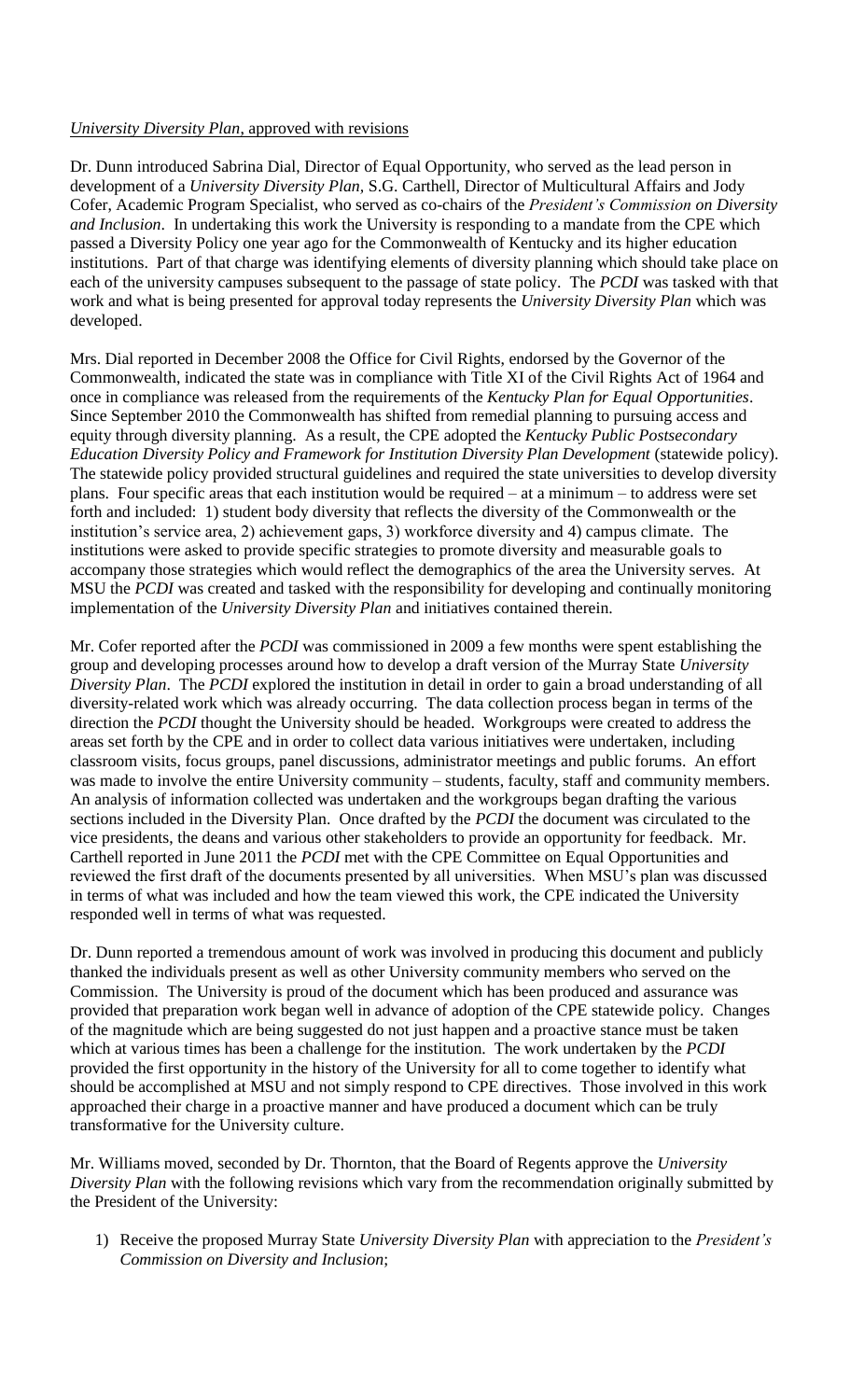- 2) Approve the proposed plan in principle, with the proviso that all recommended specific action steps be subject to regular University review and approval processes relative to programmatic planning, operating and capital budgets and subject to available resources;
- 3) That the University administration be directed to develop a plan of implementation, consistent with the University's standard operating procedures; and
- 4) That the University administration provide to the Board of Regents a progress report of implementation no less than annually.

The motion carried unanimously.

(See Attachment #6)

#### **Personnel Changes, approved**

#### Salary Roster

Mrs. Guess moved that the Board of Regents, upon the recommendation of the President of the University, approve the Salary Roster as of June 30, 2011, which includes new employment, retirements, resignations and terminations. Mr. Schooley seconded and the roll was called with the following voting: Mrs. Buchanon, yes; Mrs. Green, yes; Mrs. Guess, yes; Mr. Johnson, yes; Dr. Rose, passed; Mr. Schooley, yes; Mrs. Sewell, yes; Dr. Thornton, yes; Mr. Waterfield, yes; Mr. Williams, yes; and Dr. Curris yes. The motion carried.

#### (See Attachment #7)

#### Staff Leaves of Absence Without Pay

Mr. Schooley moved, seconded by Mr. Waterfield, that the Board of Regents, upon the recommendation of the President of the University, approve the Staff Leaves of Absence Without Pay as listed below:

| <b>Name</b>             | <b>Department</b>            | <b>Effective Date</b> |
|-------------------------|------------------------------|-----------------------|
| Jennifer Binkley        | <b>KATE</b>                  | 07/06/11-09/05/11     |
| Benjamen Bowden         | <b>Upward Bound</b>          | 06/18/11-08/21/11     |
| Lea Bowland             | <b>Equal Opportunity</b>     | 06/27/11-08/09/11     |
| Marcie Clark            | <b>Human Resources</b>       | 07/07/11-08/03/11     |
| Philip Dashney          | <b>Facilities Management</b> | 04/16/11-04/24/11     |
| Tina Flener             | <b>Procurement Services</b>  | 05/19/11-05/23/11     |
| Phyllis Jones           | Bursar's Office              | 06/23/11-06/29/11     |
| Sheila Lamb             | Dining Services              | 05/31/11-07/05/11     |
| <b>Vicky Stephenson</b> | <b>Facilities Management</b> | $02/12/11 - 11/11/11$ |
| Michael Thompson        | <b>Facilities Management</b> | 05/10/11-05/17/11     |
| Rhonda Vandiver         | <b>Purchase AHEC State</b>   | 05/04/11-05/20/11     |

The motion carried unanimously.

#### **Committee Reports/Recommendations**

#### **Academic Affairs Committee – Dr. Thornton**

#### **Telecommunications Systems Technology Transfer and Licensing Agreement, approved**

On behalf of the Academic Affairs Committee, Dr. Thornton moved, seconded by Mrs. Buchanon, that the Board of Regents, upon the recommendation of the President of the University, approve the general terms of the attached agreement for the licensing of the "Communications Packager" technology developed as part of the Telecommunications Systems Management Program, and further authorize the President of the University to execute an agreement with PreparedIT, LLC. In accordance with the *Statement of Ethical Principles and Code of Conduct* it is further recommended the Board of Regents specifically find there is no indication any employee has influenced any decision by anyone in the approval process. The motion carried unanimously.

(See Attachment #8)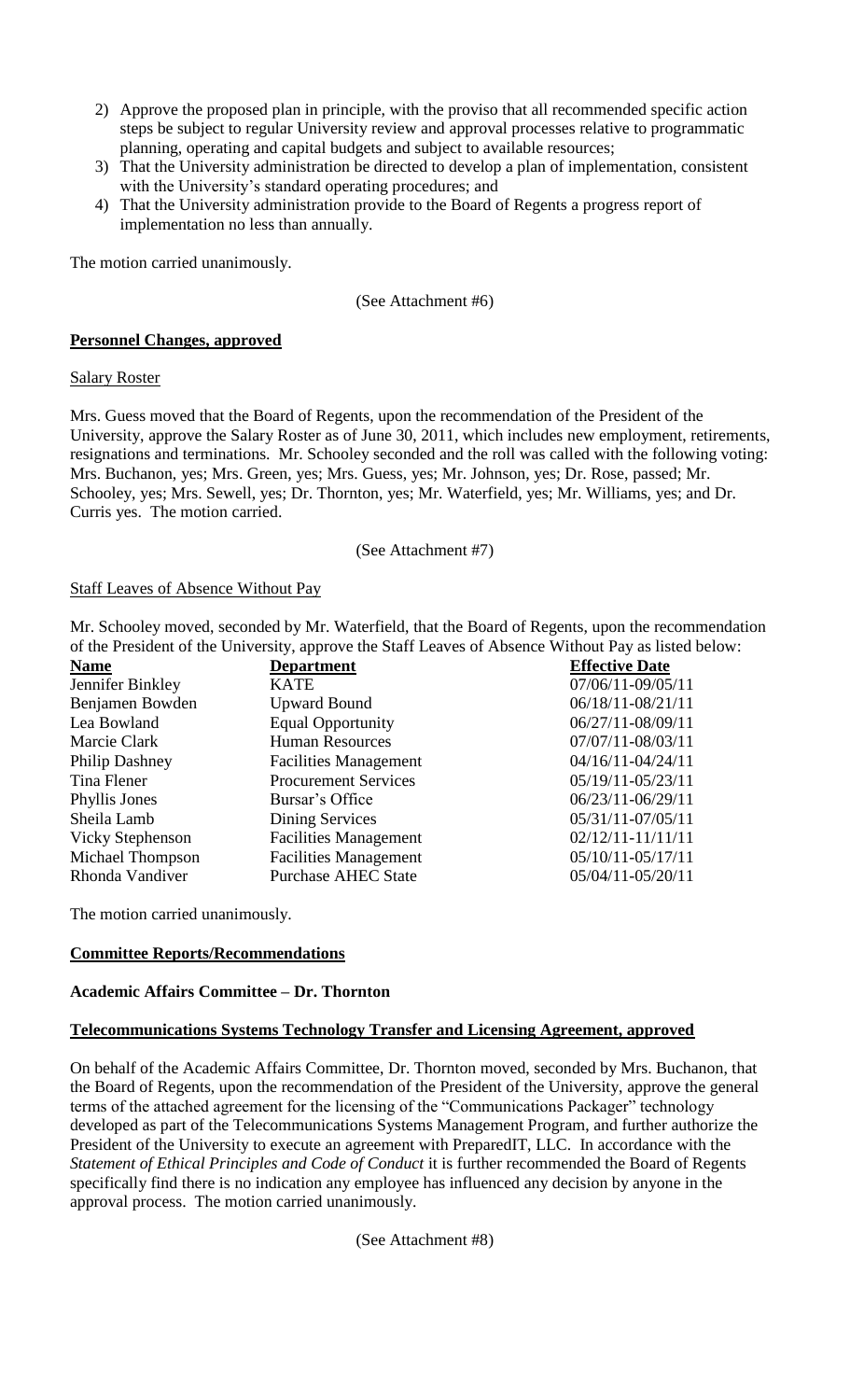## **2010-11 New Program Update, discussed**

Dr. Thornton reported an update on new degree programs was provided by Provost Higginson and two new deans were introduced – Susan Muller, Dean of the College of Health Sciences and Human Services, and Marcie Hobbs, Dean of the School of Nursing.

## **Audit and Compliance Committee – Mr. Waterfield**

Mr. Waterfield, Chair of the Audit and Compliance Committee, indicated holding the Board meeting at an off-campus location and touring the various facilities has been particularly beneficial and suggested similar tours continue to be conducted – even on the main campus. In addition, through participation in various campus events, Mr. Waterfield realizes how alumni feel about this institution and recently had an opportunity to attend a presentation by former Presidents Bill Clinton and George W. Bush. During the event he met two gentlemen from Iowa who were aware of Murray State because they had colleagues who attended college at MSU and those individuals brag about the institution, including the beauty of the campus and quality faculty and educational programs.

## **Audit Contract Revision, approved**

On behalf of the Audit and Compliance Committee, Mr. Waterfield moved that the Board of Regents, upon the recommendation of the President of the University, approve an increase of up to \$18,600 in the contract amount for the addition of three federal major programs for the

June 30, 2011, and subsequent contracts for auditing services by RubinBrown. Mrs. Guess seconded and the roll was called with the following voting: Mrs. Buchanon, yes; Mrs. Green, yes; Mrs. Guess, yes; Mr. Johnson, yes; Dr. Rose, yes; Mr. Schooley, yes; Mrs. Sewell, yes; Dr. Thornton, yes; Mr. Waterfield, yes; Mr. Williams, yes; and Dr. Curris yes. The motion carried unanimously.

## **FY12 Annual Internal Audit/Review Plan, approved**

On behalf of the Audit and Compliance Committee, Mrs. Sewell moved, seconded by Mrs. Green, that the Audit and Compliance Committee, upon the recommendation of the President of the University, approve the FY12 Annual Internal Audit/review Plan. The motion carried unanimously.

## (See Attachment #9)

#### **Buildings and Grounds Committee – Dr. Rose**

Dr. Rose reported a great deal of discussion occurred during the morning committee meeting and a presentation regarding the 2012-18 Six-Year Capital Plan and Biennial Capital Budget Request was received from Kim Oatman, Chief Facilities Officer.

#### **2012-18 Six-Year Capital Plan and Biennial Capital Budget Request, approved**

On behalf of the Buildings and Grounds Committee, Mr. Waterfield moved that the Board of Regents, upon the recommendation of the President of the University, approve the 2012-18 Six-Year Capital Plan and the Capital Budget Requests for the 2012-14 State Biennial Budget. The documents which were approved by the Buildings and Grounds Committee include a reprioritization of the top eight capital project requests from the recommendation originally submitted by the President of the University as follows:

- 1) Construct/Complete New Science Complex Final Phase (remained #1)
- 2) Upgrade Campus Electrical Distribution System (previously #4)
- 3) Construct New University Library (previously #2)
- 4) Construct Madisonville Postsecondary Education Center (previously #8)
- 5) Renovate Blackburn Science (remained #5)
- 6) Construct New Breathitt Veterinary Center (previously #7)
- 7) Construct Paducah Regional Campus Facility (previously #3)
- 8) Replace Campus Steam Distribution System (previously #6)

The remaining capital project requests #9 through #32 remained unchanged. It was further moved that renovation of Ordway Hall (already included for demolition) and demolition of Woods Hall (already included for renovation) be added to the 2012-14 General Fund projects listing so they are dually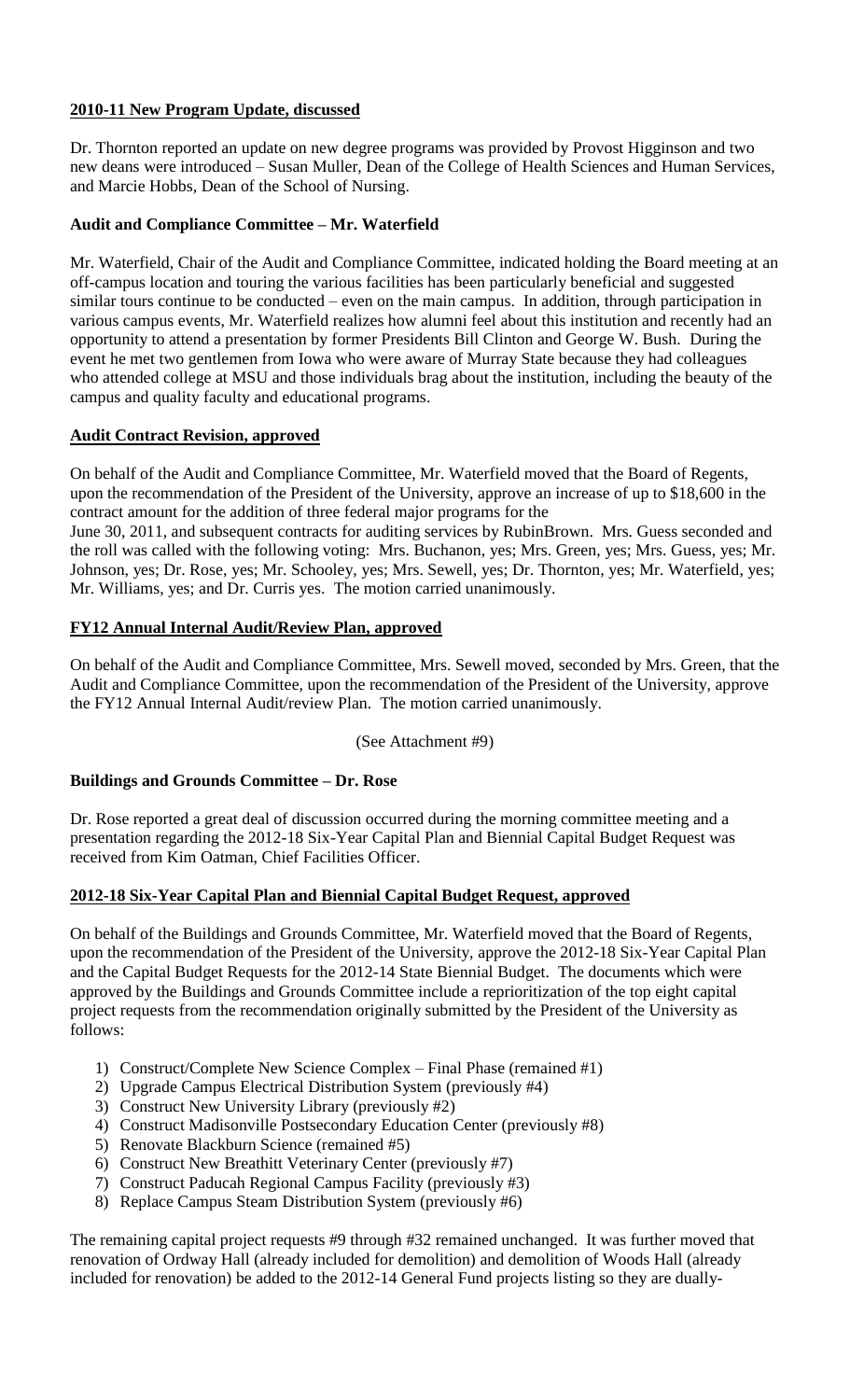designated for renovation and demolition, pending a final determination by the Board on how the University should proceed in terms of these projects.

The Paducah and Madisonville projects were discussed extensively during the Buildings and Grounds Committee and agreement was reached that the Board's intent should be made clear in the minutes and special notation should be included on the individual project descriptor pages contained in the full Capital Plan to ensure documentation of the Board's action today as follows:

- 1) The Paducah project has been moved to #7 on the capital projects listing but remains a critical project and the Board took this action because it appears an alternate funding source has already been identified and will soon be in place to construct this facility.
- 2) In reorganizing the capital projects listing the intent of the Board's action was to provide additional support for construction of a Postsecondary Education Center in Madisonville, Kentucky, which is also of vital importance and represents a project which is on the capital projects listing for another entity, and the action of the MSU Board represents endorsement of the importance of the initiative.

Mr. Schooley seconded and the roll was called with the following voting: Mrs. Buchanon, yes; Mrs. Green, yes; Mrs. Guess, yes; Mr. Johnson, yes; Dr. Rose, yes; Mr. Schooley, yes; Mrs. Sewell, yes; Dr. Thornton, yes; Mr. Waterfield, yes; Mr. Williams, yes, and Dr. Curris, yes. The motion carried unanimously.

(See Attachment #10)

## **Enrollment Management and Student Success – Mrs. Buchanon – no report**

## **Finance Committee – Mr. Williams**

## **Endowment Report, approved**

On behalf of the Finance Committee, Mr. Williams moved, seconded by Mrs. Green, that the Board of Regents, upon the recommendation of the President of the University, approve the attached Endowment Match Program Report for the period ended June 30, 2011, as required by the Kentucky Council on Postsecondary Education. The motion carried unanimously.

(See Attachment #11)

#### **Institutional Advancement Committee – Mrs. Guess**

#### **Gift Acceptance for RBIC Completion Project, accepted**

On behalf of the Institutional Advancement Committee, Mrs. Guess moved, seconded by Dr. Rose, that the Board of Regents, upon the recommendation of the President of the University, accept the \$1 million gift pledge from Dr. Jesse D. Jones of Baton Rouge, Louisiana, and approve the project to complete unfinished space in the Regional Business and Innovation Center. The motion carried unanimously.

#### **Regional Services – Mrs. Green**

Mrs. Green reported that the Regional Services Committee did not have time to meet during the morning committee meetings.

#### **Other Business**

Mrs. Sewell expressed appreciation for the warm welcome she has received as the newest member of the Murray State University Board of Regents. She is deeply honored to serve and will do so to the best of her capacity.

Chair Curris expressed appreciation to the staff of the West Regional Postsecondary Education Center for hosting the Board and providing an opportunity for the Regents to tour this wonderful facility in Hopkinsville, Kentucky, and be a part of this community.